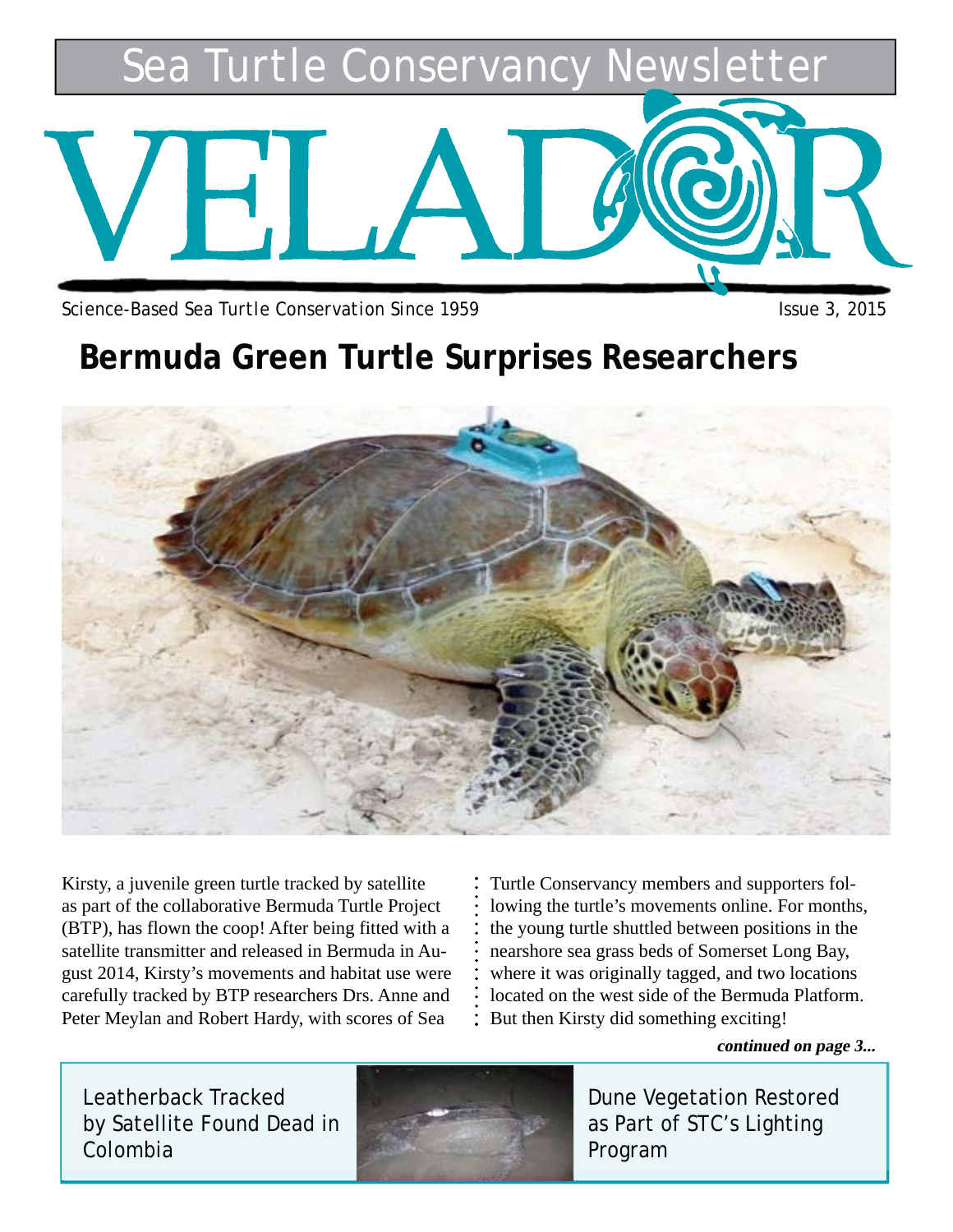# **Fundraising Spotlight Fundraising Spotlight**

### **STC supporters help with fundraising drive to rebuild the Kontiki (Staff Housing) in Tortuguero**

In the mid-1950s, Dr. Archie Carr established the first ever sea turtle research and protection program at Tortuguero, Costa Rica. That original program is still in operation today and is now the longest-running, and arguably most successful, sea turtle monitoring and recovery program in the world. In the nearly 60 years since the program was launched, many changes have taken place in Tortuguero. Sea Turtle Conservancy has seen staff

come and go and the organization's first research station (Casa Verde) was replaced by a modern field station in 1994. Over the last two decades, one constant at the John H. Phipps Biological Field Station has been the rustic staff housing facility, affectionately known as the Kontiki—the only building already present on the property when it was acquired as the site of STC's new sta-



STC Staff and Researchers in June 2015

**By Becca Gelwicks Membership Coordinator**

tion. Unfortunately, the old building that so many STC researchers and staff members have called home is succumbing to the unforgiving salt and humidity of Tortuguero, rendering it unsafe despite multiple repairs.

In December of 2014, STC launched a campaign to raise the necessary funds to replace the current structure with a safe building made with sustainable materials and able to handle the local climate. After meeting with a Costa Rican architect firm to draft plans for a cost-effective building, STC issued a call to action. The response was overwhelming. Over the course of two day-long fund drives, one in December 2014 and one in June 2015, STC members, supporters, corporate partners and Board Members stepped up to donate over \$40,000 to help make these plans a reality! We still have a few more dollars to raise to furnish the building and upgrade an attached structure, but STC staff members in Tortuguero are now assured of having secure new living quarters. STC staff members at the field station work tirelessly every day and night throughout turtle nesting season to ensure the survival of these magnificent creatures. Now they will have a safe, comfortable place to call home and rest after long nights patrolling the beaches.

The staff of STC would like to thank each and every member and supporter for their efforts in supporting this crucial fundraising campaign. With your

support, we can ensure another half-century of conservation work in Tortuguero.

 In Caribbean cultures, **Velador** translates as "one who stands vigil" —referring to turtle hunters who waited at night for turtles to come ashore. Now STC claims this title for its newsletter, and around the world STC's researchers and volunteers are replacing poachers as the new veladors. The **Velador** is published for Members and supporters of the nonprofit **Sea Turtle Conservancy**. STC is dedicated to the conservation of sea turtles through research, advocacy, education and protection of the habitats upon which they depend.

> Executive Director **David Godfrey Controller Pat McCloskey**

Scientific Director **Dr. Emma Harrison**

Technology & Research Specialist **Daniel Evans**

> Coastal Policy Coordinator **Gary Appelson**

Director of International Policy **Marydele Donnelly**

Membership Coordinator **Becca Gelwicks**

Communications Coordinator **Lexie Beach**

> Office Manager **Kim Aslan**

Lighting Project Co-Manager **Gwen Oberholtzer**

Lighting Project Co-Manager **Rick Herren**

BIC Community Stewardship Coordinator **Donna Lee Crawford**

> Panama Research Coordinator **Cristina Ordoñez**

Panama Education & Outreach Coord. **Georgina Zamora Quílez**

Director, Costa Rica Operations **Roxana Silman**

Tortuguero Station Manager **David Aparici**

Tortuguero Field Research Coordinator **Raúl García Varela**

To*rtuguero Education & Outreach Coordinator* **Guillermo López Torrents**

Tortuguero Visitor Center Coordinator **Diana Horgen**

**Sea Turtle Conservancy** 4424 NW 13th Street, Suite B-11 Gainesville, Florida 32609 Phone: (352) 373-6441 E-mail: stc@conserveturtles.org Website: www.conserveturtles.org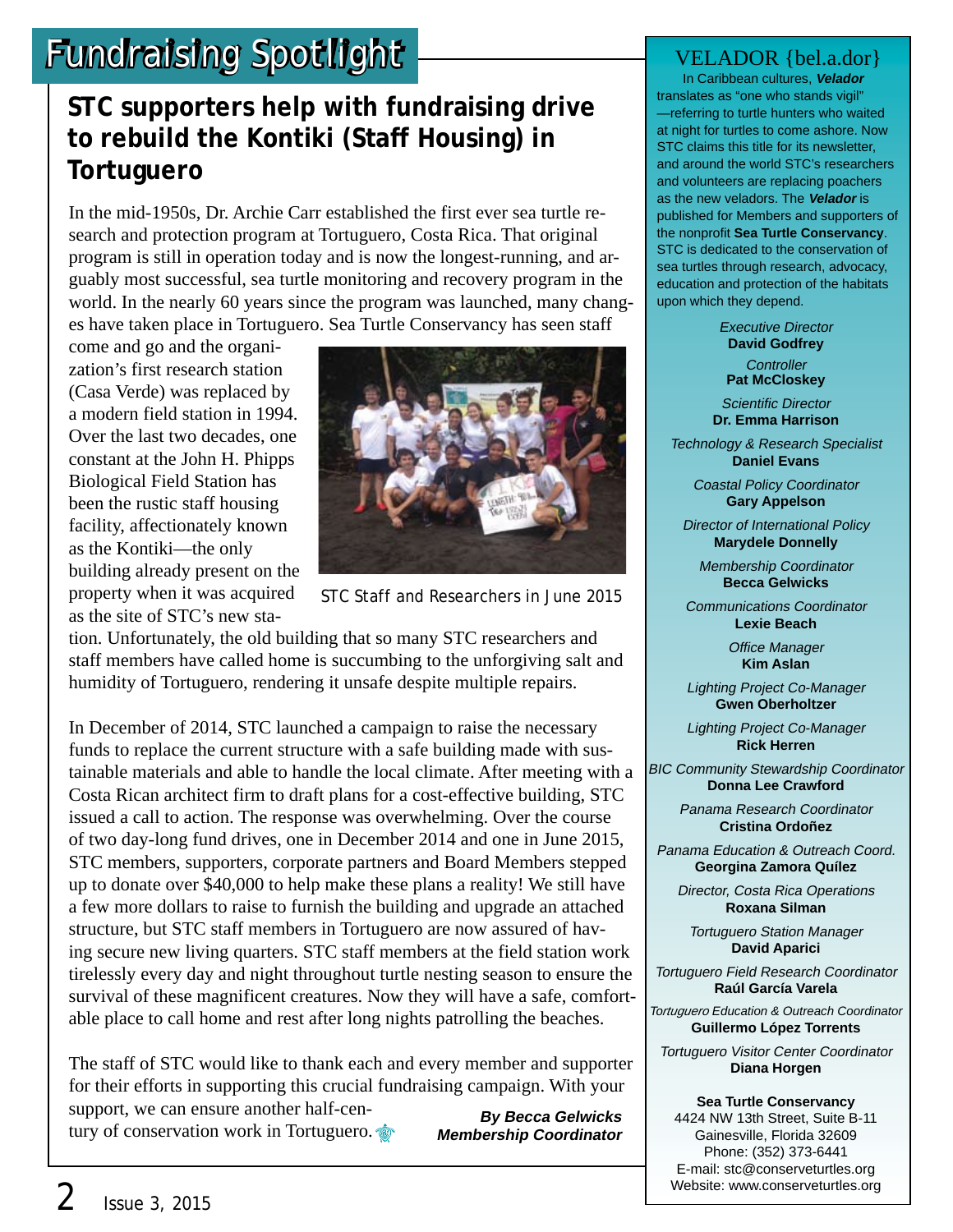#### **... from cover**

STC and its Bermuda Turtle Project partners learned decades ago that Bermuda's nearshore waters provide important developmental habitat for green turtles that originate from all over the Caribbean and Atlantic. No regular nesting of green tur-

of Kirsty's important habitat transition," said STC Executive Director David Godfrey, "but for now her ultimate destination will remain a mystery."

#### **Satellite Tracking | Kirsty**



The BTP was initiated in 1968 by former STC Board Member Dr. H. Clay Frick II, in cooperation with the Bermuda Government. Since 1991, the project has been a collaborative effort of STC, the Bermuda Aquarium, Bermuda Zoological Society and Drs. Peter and Anne Meylan. The research efforts of the BTP Project are focused on filling in the information gaps on

green turtle biology so that successful protection may be given to these amazing animals.

Bermuda. However, with scores of turtles having been tracked in Bermuda, only one other green turtle was observed by BTP researchers leaving the island. "It was very exciting to track the start

In addition to annual research, every year since 1996 the BTP has offered an international in-water course on sea turtle biology and conservation. It brings students and scientists from around the world to Bermuda to study the pelagic and juvenile phases of the marine turtle life cycle, turtle biology and conservation through observation of the animals in their marine habitat, necropsies, and a capture-tag-release study.

This year's course, to be held in August, will be led in part by STC Scientific Director Dr. Emma Harrison. This summer, STC also will host a group of Board members and donors on an exploratory trip to observe and participate in the Bermuda turtle research program.

> **By Lexie Beach** *Communications Coordinator*

tles occurs anymore in Bermuda, yet its waters are filled with thousands of young green turtles that arrive when they are roughly the size of a Frisbee and leave the island shortly before reaching full adulthood. When and how they leave Bermuda, and where they go, are important mysteries in the life cycle of green turtles. In an attempt to answer these questions, STC and its partners use satellite transmitters to track some of the larger green turtles captured each year as part of the in-water monitoring program. On June 2, 2015, with researchers watching closely, Kirsty left the Bermuda Platform and began a long migration toward what will become her adult foraging grounds. Unfortunately, Kirsty's transmitter quit sending signals just a week into her migration, though she appeared to be headed toward known foraging grounds off the south Florida coast.

Kirsty was a big turtle (66.7 cm "Straight Carapace Length") when measured last August, so it was not entirely unexpected that she might soon leave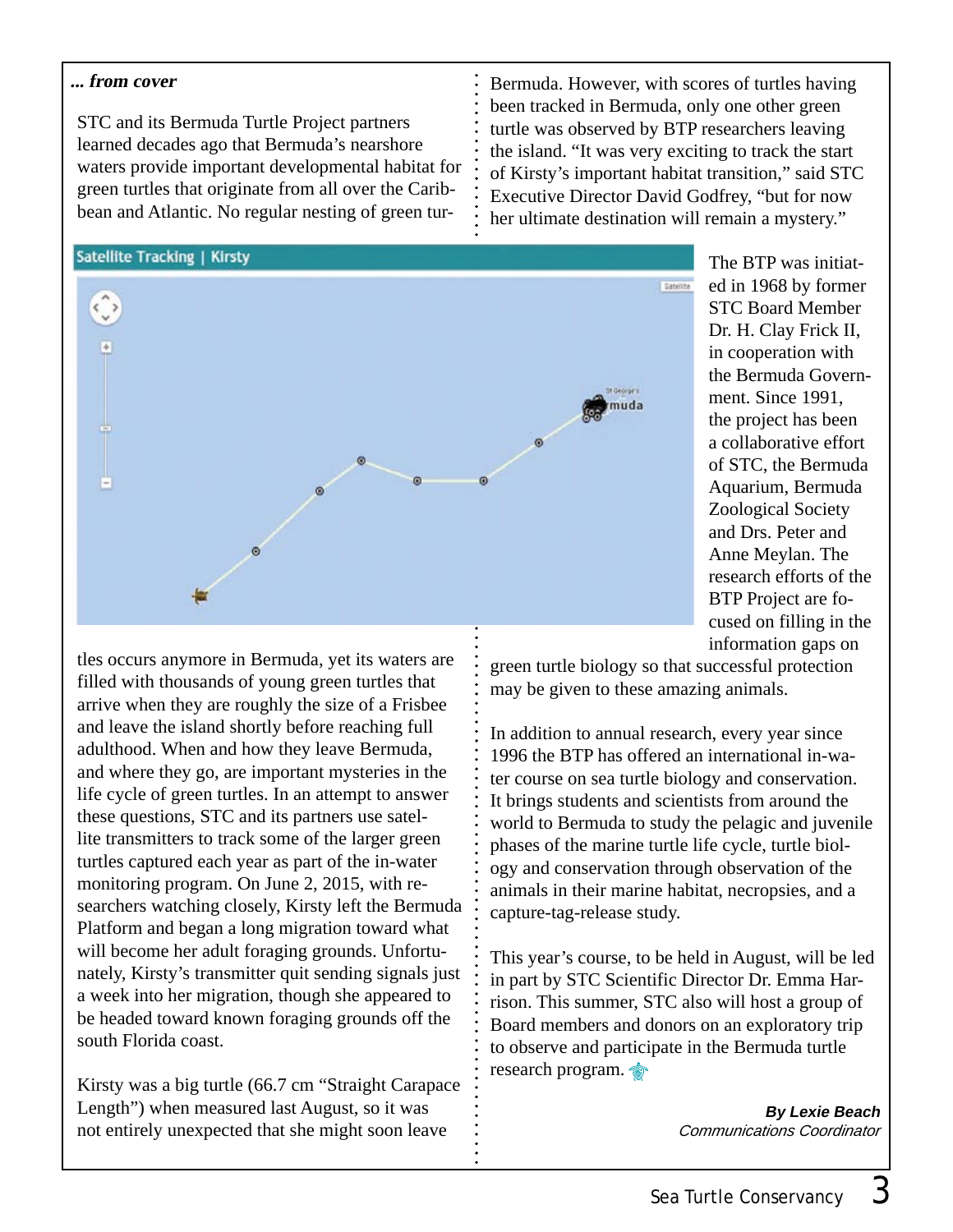# *Lighting Spotlight*

### **Restoring Native Dune Vegetation to Reduce Impacts of Artificial Lighting**

STC's lighting team is working in the Florida Panhandle to fund the efforts of willing private beachfront property owners, associations and property managers to restore native dune vegetation. This restoration encourages the growth of healthy dunes and provides a natural light screen to protect nesting sea turtles and their hatchlings from the harmful effects of artificial light. Planting native dune vegetation also serves to trap and stabilize sand, contributing to a taller and wider dune environment that provides increased

protection against erosion and reduces the amount of artificial light pollution reaching sea turtle nesting habitat.

Several properties in Walton County targeted for lighting retrofits participated in enhancements to natural buffers on their properties. STC consulted with Florida Fish and Wildlife Conservation Commission, local marine turtle permit

holders, property managers, U. S. Fish and Wildlife Service and local contractors in Walton County in order to coordinate and complete dune projects prior to the start of sea turtle nesting season, which commenced May 1st in Panhandle counties.

Frederique Beroset of Dune Doctors provided guidance to ensure dune planting best management practices were followed. These included surveying the existing natural plant community, selecting plants appropriate for site conditions, designing plant layout to maximize success, planting during the right time, monitoring plant survival, and avoiding impacts to nesting shorebirds. Some of the projects included installation of sand fencing according to Department of Environmental

Protection standards to help gradually build up dunes; however, STC did not contribute funding toward installation of sand fencing since these structures sometimes can present obstacle for nesting sea turtles. In cases where they were used, STC provided recommendations to avoid potential impacts to turtles.

In all, a total of 10 dune enhancement projects, ranging from small to extremely large resort type properties were completed in the spring of 2015. A mixture of native grass and groundcover species were utilized for plant community diversity. Native plant species selected for the projects consisted of Sea Oats (*Uniola paniculata*), Dune Panic Grass (*Panicum amarum*), Seashore Elder (*Iva imbricata*), Sea Purslane (*Sesuvium* 



*portulacastrum*), and Morning Glory (*Ipomoea pes-caprae*). This project resulted in a total of 43,090 square feet of beach planted and 13,021 native plants being added to the dune system in Walton County.

These dune enhancement projects, which were part of STC's Florida Panhandle Lighting program, were funded through the National Fish and Wildlife Foundation's Gulf Environmental Benefit Fund. Not only will these enhancements help sea turtle hatchlings safely reach the sea, they will benefit shorebirds and beach mice.

> **By Gwen Oberholtzer** *Lighting Project Co-Manager*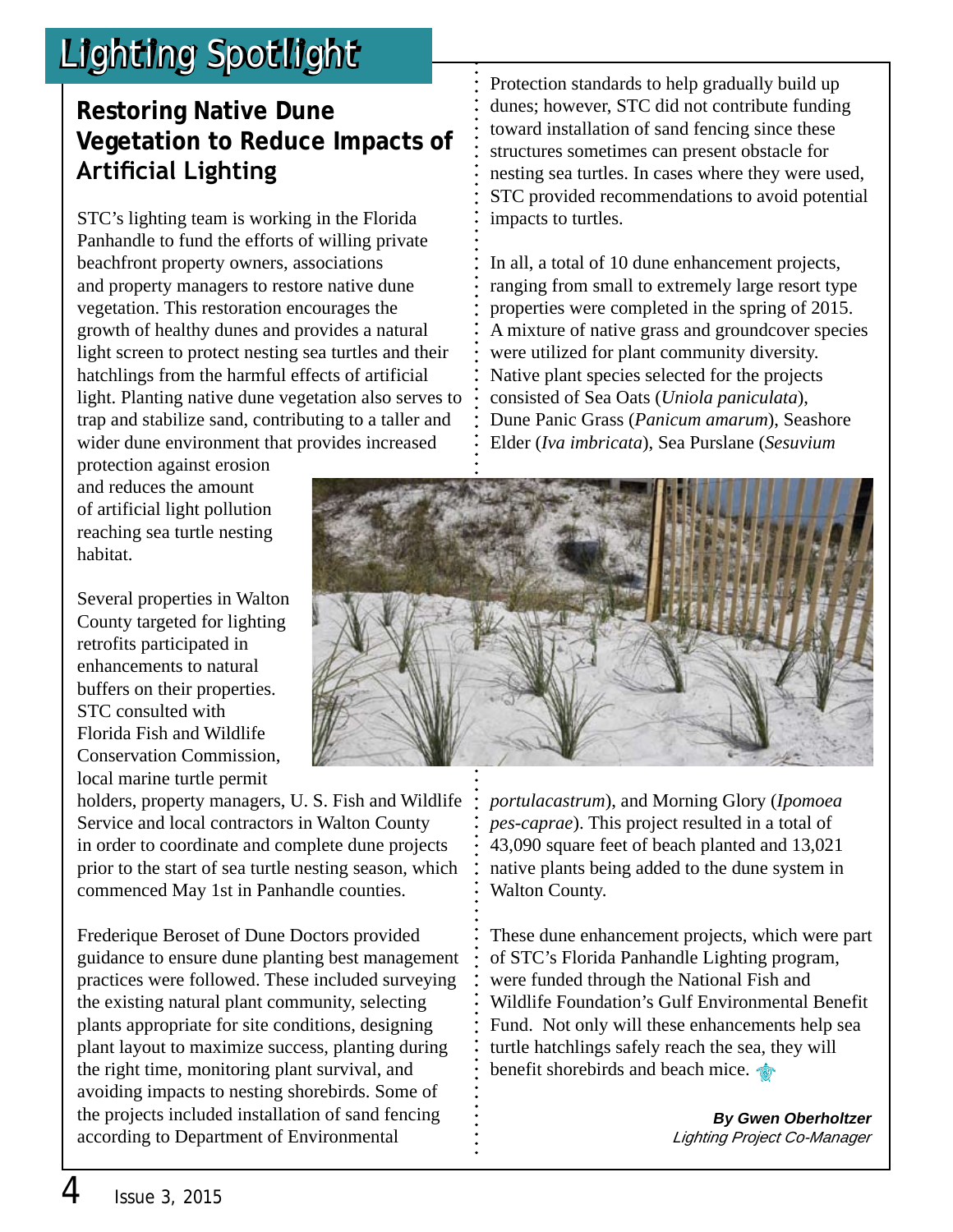## *Sponsorship Spotlight*

### **Tour de Turtles Welcomes Back Sponsor Ripley's Aquariums**

Sea Turtle Conservancy is excited to have our friends from Ripley's Aquariums sponsor a turtle in the Tour de Turtles for the third year in a row! Last year, Ripley's sponsored a loggerhead turtle named Shelley that was released from the Barrier Island Center (BIC) in Melbourne Beach, FL. Shelley swam 761 km and came in 2nd place in the People's Choice Award Competition!



This year, Ripley's sponsored turtle will be released from the BIC on Sunday, August 2nd, and her name is…MYRTLE! Myrtle the loggerhead will be swimming to raise awareness about the threat of plastic debris.

For more than 90 years, Ripley's Entertainment, Inc. has entertained visitors around the world, with more than 90 attractions in 10 countries. Ripley's three aquariums in Myrtle Beach, SC, Gatlinburg, TN, and Toronto, Canada have educated millions of visitors. In the next decade, Ripley's plans to open more aquariums around the world.

Ripley's mission is to provide an immersive experience into the aquatic world while fostering education, conservation and research. The three aquariums are each home to more than 10,000 exotic sea creatures such as sting rays, sharks and jellyfish, which entertain, inspire and encourage visitors to respect and protect the waters of the world.

Each of the Ripley's Aquariums are home to rehabilitated and unreleasable green turtles that swim alongside sharks, moray eels and fish. All four turtles receive consistent and excellent care overseen by Dr. Robert George, Ripley's Chief of Veterinary Services. Ripley's sea turtle exhibits help educate the public and raise awareness about the threats that sea turtles face.

The past two Ripley's turtles in the Tour de Turtles raised awareness about the dangers sea turtles face from longline fisheries. The turtles, attracted to the bait, get caught on the hooks used to catch fish. Loggerheads face higher risk to longline fisheries

than other species because of their feeding habits.

Ripley's is involved in numerous conservation efforts such as the AZA's Party for the Planet/Earth Day Celebration and Species Survival Program, as well as participation in International Coastal Cleanup and other local community cleanups. Ripley's Aquarium Conservation Team is partnering with the North Myrtle Beach Sea Turtle Patrol to help

monitor sea turtle nests along previously unmonitored portions of the beach. Other actions include

partnership with the organization Ocean Wise to support sustainable seafood and efforts to reduce in-building energy and water usage.



One of Ripley's Aquariums main goals is to promote conservation and protection of marine wildlife, and Tour de Turtles is an excellent way to achieve this goal! Ripley's especially feels that it is important to support sea turtle conservation efforts and sees Tour de Turtles as a way to engage and educate guests about sea turtles.

Thank you, Ripley's Aquariums!

**By Lexie Beach** *Communications Coordinator*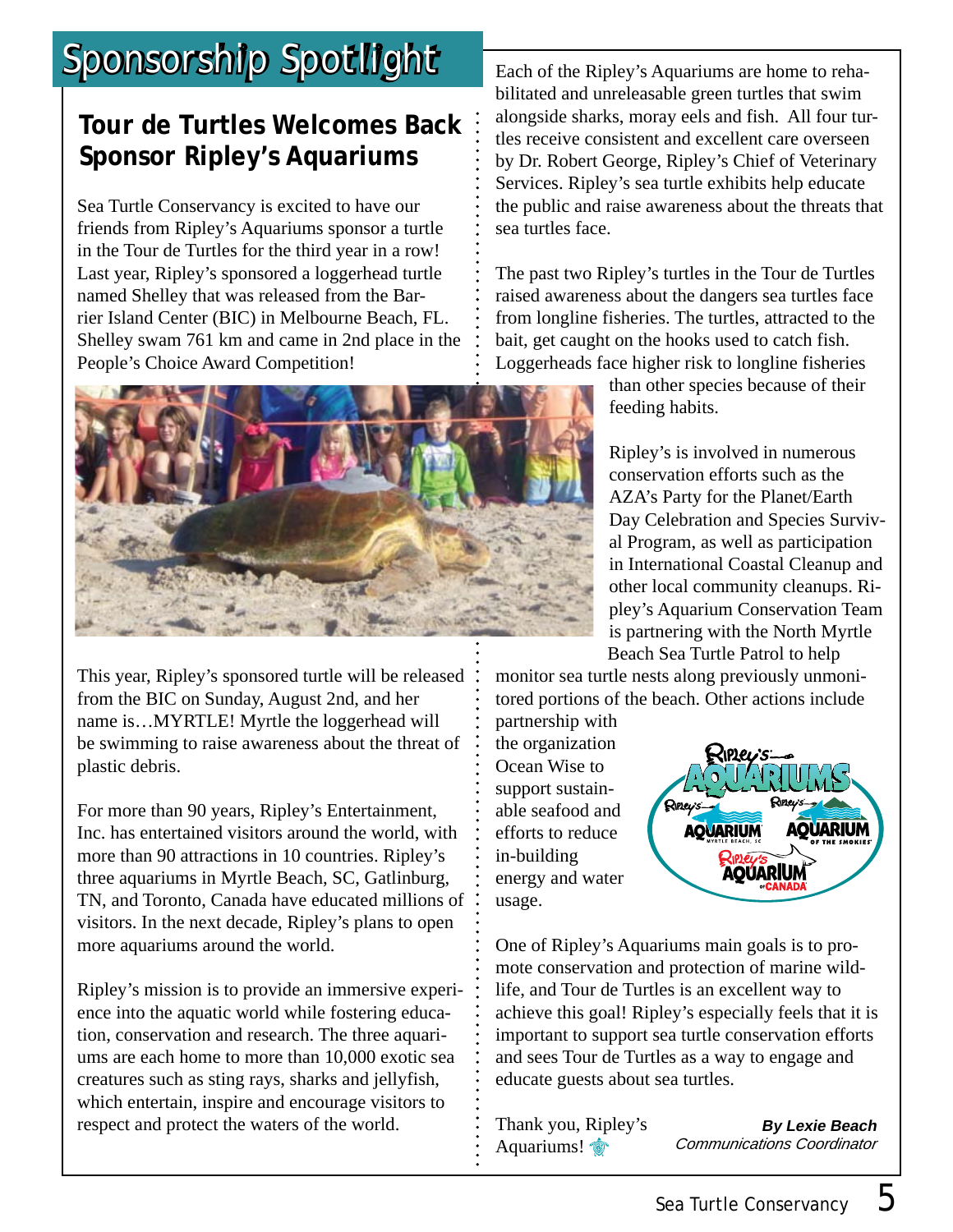## *International Spotlight*

#### **Leatherback turtle being satellite-tracked by STC found dead in Colombia**

In May 2015, a leatherback turtle was tagged with a satellite transmitter by STC biologists after she nested at Chiriqui Beach, Panama. The massive turtle was named "Caña" by local children. In July 2015, a dead leatherback was spotted by tourists after it washed ashore in Salinas del Ray, Colombia. The animal's flipper tags and the still-attached satellite transmitter were used to positively identify the turtle as "Caña." Once informed about Caña's fate, STC began trying to piece together information that might explain what happened to this turtle, which had been observed healthy and nesting just two months prior.

STC was receiving strong signals from Caña as soon as she was released. She even returned to nest one more time before starting her migration east toward Colombia. Caña was providing invaluable scientific data and her migration route proved very interesting. This was the first time one of STC's satellite-tracked leatherbacks had headed to South America. STC researchers and thousands of people watching the turtle's migration online were very excited to see where Caña would go next.

In early July, STC migration researcher Dan Evans noticed that Caña's transmitter had not sent signals for several days. This could have meant one of two things—that the transmitter had been damaged and could no longer send signals, or that Caña had not surfaced for some reason. The transmitter used to track Caña is saltwater activated and sends a signal to orbiting satellites whenever the device breaks the surface of the water, such as when the turtle surfaces to breath or emerges onto land.

Evans did not want to jump to conclusions about the leatherback's fate, and hoped the transmitter was simply malfunctioning and would start working again soon. Several days later, Caña's transmitter began sending a very strong signal from the shores of Colombia. On July 8, STC received an email from the Environmental Corporation of the Atlantic in Barranquilla, Colombia, stating that a tourist had found a dead leatherback washed ashore with STC's tags and contact information. It was Caña.

While we are still awaiting the results of a necropsy, the satellite data is very telling. STC received no satellite signals for three days, which means that Caña could have been trapped underwater and drowned. The waters off of Colombia are filled with fishing nets that indiscriminately trap anything they entangle. It is likely that Caña became tangled in one of these nets and drowned. Sea turtles are air breathing reptiles and can only hold their breath for extended periods of time when they are inactive or sleeping. If she was, in fact, trapped in a net, Caña's struggling would have caused her to drown fairly quickly. This is only one theory about what may have happened to her, but this may be the most likely explanation.

Although stories like this are very sad to share, they demonstrate how important it is for STC to keep tracking sea turtles and to raise awareness about the very real threats all sea turtles face.



Beautiful "Caña" finishes nesting in May, 2015.

**By Lexie Beach Communications Coordinator**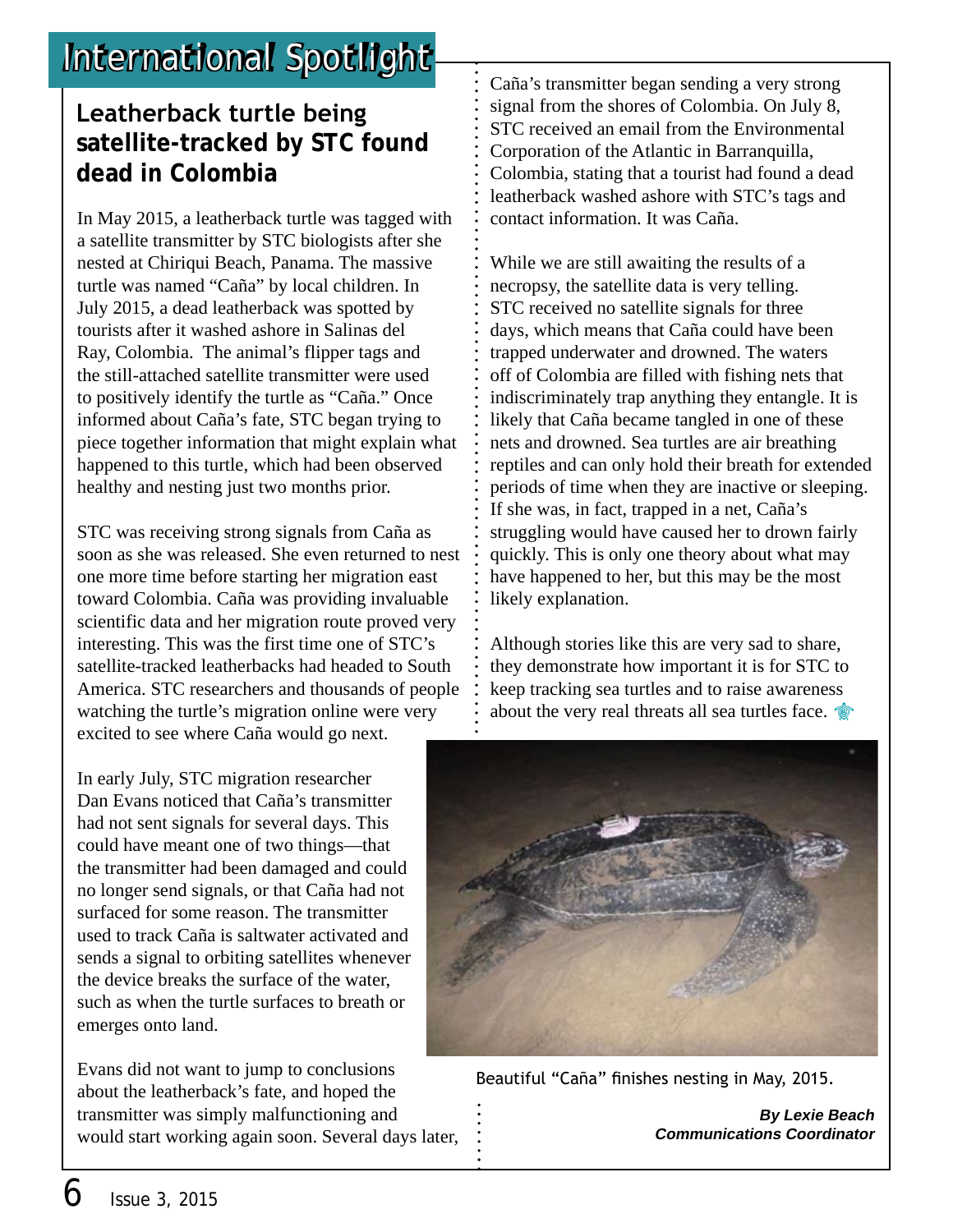

Sea Turtle Conservancy was able to track Caña all the way to Colombia before her transmitter stop sending signals.



Caña's bloated body was found by tourists on this beach in Colombia in July, 2015. Interraction with fishing nets is suspected as the most likely cause of death.